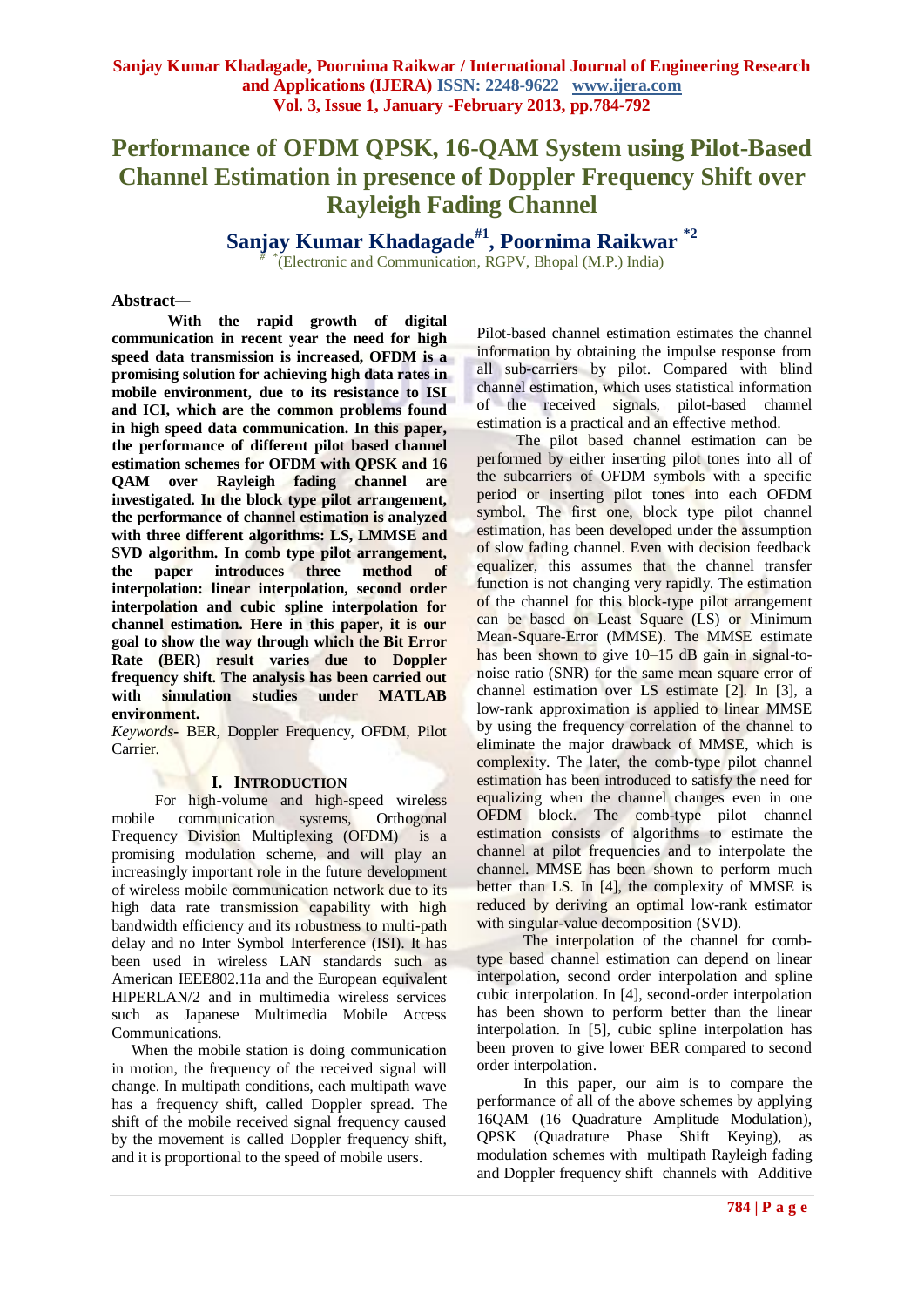White Gaussian Noise (AWGN) as channel models. In Section II, the description of the OFDM transceiver based on pilot channel estimation, channel modal and QPSK, 16QAM is given. In Section III, the estimation of the channel based on block-type pilot arrangement is discussed. In Section IV, the estimation of the channel at pilot frequencies is presented. In Section VI, the simulation environment and results are described. Section VI concludes the paper.

### **II. SYSTEM MODEL**

In this section we cover the basic of OFDM system block diagram and working. And see the modulation method and channel that use in our simulation.

#### *A. OFDM Block Diagram*

 The OFDM system based on pilot channel estimation is given in Fig. 1.

The binary information is first grouped and mapped according to the modulation in "signal mapper." After inserting pilots either to all subcarriers with a specific period or uniformly between the information data sequence, IDFT block is used to transform the data sequence of length  $N\{X(k)\}\$ 

into time domain signal  $\{x(n)\}\$  with the following equation:

equation:  
\n
$$
\{x(n)\} = IDFT\{x(k)\}, n = 1, 2, ..., N-1
$$
\n
$$
= \sum_{k=0}^{N-1} X(k) e^{j(2\pi kn/N)}
$$
\n(1)

Where  $N$  is the DFT length. We used inverse fast Fourier transform/fast Fourier transform (IFFT/ FFT) in place of IDFT/DFT to reduce computation complexity. Following IDFT block, guard time, which is chosen to be larger than the expected delay spread, is inserted to prevent ISI. This guard time includes the cyclically extended part of OFDM symbol in order to eliminate inter-carrier interference (ICI). The resultant OFDM symbol is given as follows:

$$
x_f(n) = \begin{cases} x(N+n), & n = -N_g, -N_g + 1, ..., -1 \\ x(n), & n = 0, 1, ..., N-1 \\ (2) \text{ real } n \end{cases}
$$

Where  $N_g$  is the length of the guard interval. The transmitted signal  $x_f(n)$  will pass through the frequency selective time varying fading channel with

additive noise. The received signal is given by:  
\n
$$
y_f(n) = x_f(n) \otimes h(n) + w(n)
$$
\n(3)

where  $w(n)$  is AWGN and  $h(n)$  is the channel impulse response. The channel response  $h(n)$  can be represented by [5]:

$$
h(n) = \sum_{i=0}^{r-1} h_i e^{j(2\pi/N)f_{Di}T_n} \qquad \delta \qquad (\Lambda-\tau_i),
$$
  
 
$$
0 \le n \le N-1 \quad (4)
$$

where  $r$  is the total number of propagation paths,  $h_i$ is the complex impulse response of the  $i^{th}$  path,  $f_{D}$ is the  $i^{th}$  path Doppler frequency shift,  $\Lambda$  is delay spread index, T is the sample period and  $\tau_i$  is the  $i<sup>th</sup>$  path delay normalized by the sampling time. At the receiver, after passing to discrete domain through A/D and low pass filter, guard time is removed:

$$
y_f(n)
$$
 for  $-N_g \le n \le N-1$   
\n $y(n) = y_f(n+N_g)$   $n = 0,1,2,...,N-1$  (5)

Then  $y(n)$  is sent to DFT block for the following operation:





[1].  
\n
$$
Y(k) = DFT\{y(n)\} \quad k = 0, 1, 2, ..., N-1.
$$
\n
$$
= \frac{1}{N} \sum_{n=0}^{N-1} y(n) e^{j(2\pi kn/N)}.
$$
\n(6)

Assuming there is no ISI shows the relation of the resulting  $Y(k)$  to  $H(k) = DFT\{h(n)\}, I(k)$ that is ICI because of Doppler frequency and  $w(k) = DFT\{w(n)\}\)$ , with the following<br>equation [4]:<br> $Y(k) = X(k)H(k) + I(k) + W(k), k = 0,1,..., N-1$ equation [4]:

$$
Y(k) = X(k)H(k) + I(k) + W(k), k = 0, 1, ..., N - 1
$$
  
where (7)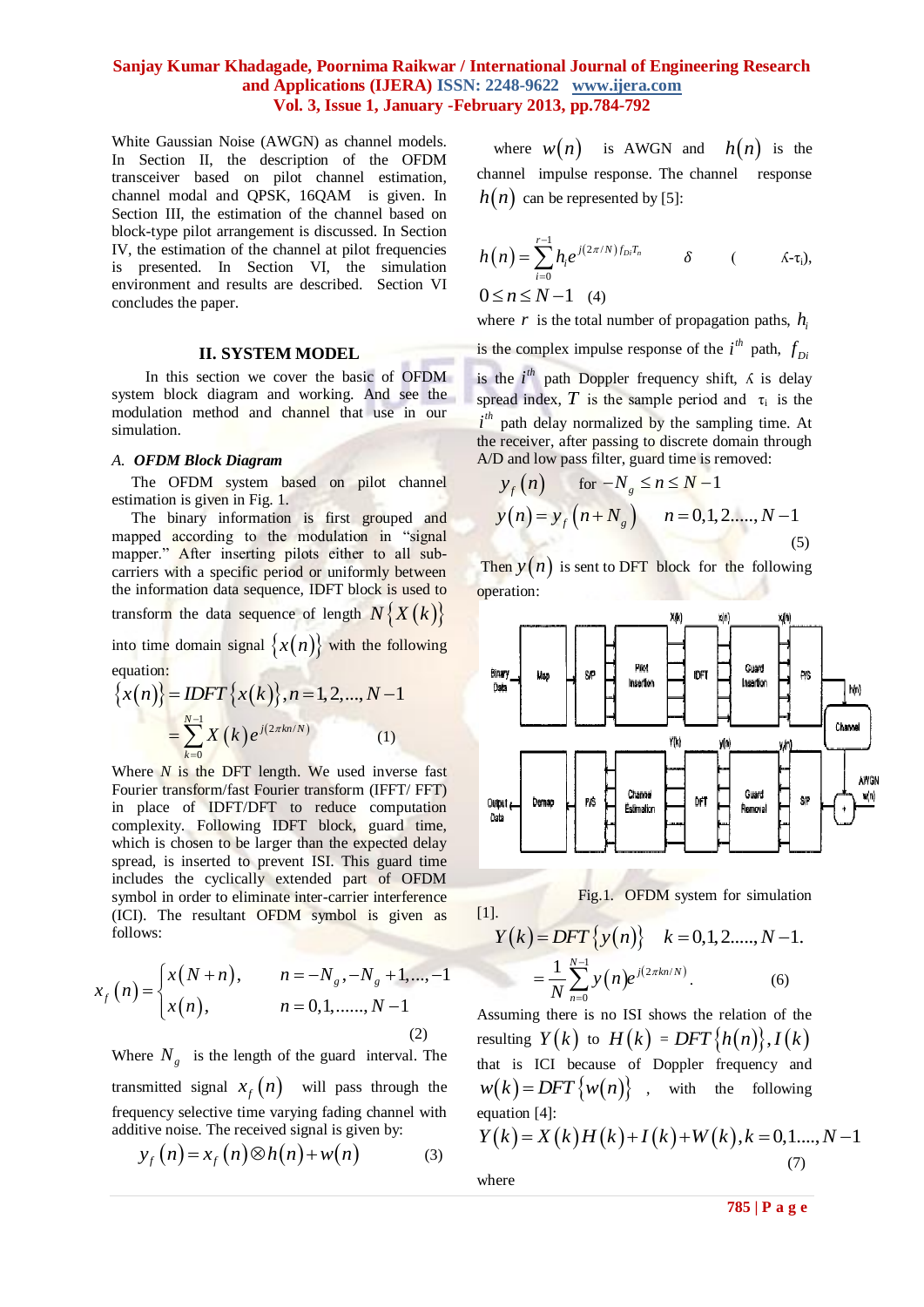$$
H(k) = \sum_{i=0}^{r-1} h_i e^{j\pi f_{Di} T \frac{\sin(\pi f_{Di} T)}{\pi f_{Di} T}} e^{-j(2\pi \tau_i/N)k},
$$

$$
I(k) = \sum_{i=0}^{r-1} \sum_{\substack{K=0,\\K\neq k}}^{N-1} \frac{h_i X(K)}{N} \frac{1 - e^{j2\pi (f_{Di}T - k + K)}}{1 - e^{j(2\pi\pi/N)(f_{Di}T - k + K)}} e^{-j(2\pi\tau_i/N)K}.
$$

Following DFT block, the pilot signals are extracted and the estimated channel  $H_e(k)$  for the data sub-channels is obtained in channel estimation

block. Then the transmitted data is estimated by:  
\n
$$
X_e = \frac{Y(k)}{H_e(k)}, k = 0, 1, \dots, N-1
$$
\n(8)

Then the binary information data is obtained back in "signal demapper" block.

## *B. M-ary PSK and 16QAM Modulation in OFDM model*

The general analytic expression for M-ary PSK waveform is:

waveform is:  
\n
$$
s_i(t) = A\cos(w_c t + \varphi_i(t)); \qquad i = 0, 1, 2, ..., M - 1
$$
\n
$$
A = \sqrt{\frac{2E_s}{T_s}}, \qquad \varphi = \frac{2\pi m}{M}, \qquad \frac{d}{dt}
$$
\nwhere\n
$$
A = \sqrt{\frac{2E_s}{T_s}}, \qquad \varphi = \frac{2\pi m}{M}, \qquad \frac{d}{dt}
$$

 $m = 0, 1, 2, ..., M - 1$ 

The parameter  $E_s$  is symbol energy,  $T_s$  is symbol time duration, and  $0 \le t \le T$ . For BPSK modulation,  $M=2$ , and for OPSK modulation  $M=4$ , and the modulation data signal shifts the phase of the waveform,  $s_i(t)$ . The BPSK bandwidth efficiency is 1 bit/Hz, while QPSK bandwidth efficiency is 2 bits/Hz.

 16-QAM is a one type of M-ary QAM, where  $M = 16$ . In 16-QAM modulation scheme we can send  $(k = log<sub>2</sub>M = log<sub>2</sub>16 = 4)$  4 bit information per symbol. The general analytic expression for M-ary QAM waveform is:

QAM waveform is:  
\n
$$
s_i(t) = \sqrt{E_{\min}} a_i \cos(2\pi f_c t) + \sqrt{E_{\min}} b_i \sin(2\pi f_c t)
$$
\n(15)



Pilot  $\circ$ Information Fig.2. Block type Pilot and Comb type pilot arrangement[2].

*E*min means the energy of symbol with minimum amplitude.  $a_i, b_i$   $(i = 1, 2, ... M - 1)$  are a pair of independent integer numbers that could be determined by constellation.

# *C. Pilot arrangement*

The pilot channel estimation methods are based on the pilot channel and pilot symbol. However, due to two-dimensional time-frequency structure of OFDM system, pilot symbol assisted modulation (PSAM) is more flexible [6]. The fading channel of the OFDM system can be viewed as a 2D lattice in a timefrequency plane, because signal is transmitted in the fixed position. And the 2D sampling should satisfy the Nyquist sampling theorem in order to eliminate the distortion. So the minimum limit of pilot symbols inserted is decided by Nyquist theorem. From Nyquist theorem, the interval of time domain  $N_t$  and

frequency domain  $N_f$  should satisfy [7]

$$
f_m.T.N_t \le 1/2 \qquad ,
$$
 and  

$$
\tau_{max}.w_f.N_f \le 1/2
$$

Where  $w_f$  is bandwidth of sub-carrier, *T* is period of signal,  $\tau_{\text{max}}$  is the maximum multipath time delay and  $f_m$  is the maximum Doppler shift.

 The two basic channel estimations in OFDM systems, block-type pilot and comb-type pilot, are illustrated in Fig.2. In the block-type pilot channel estimation, we inserting pilot tones into all subcarriers of OFDM symbols with a specific period in time and in comb-type pilot channel estimation, we inserting pilot tones into certain subcarriers of each OFDM symbol, where the interpolation is needed to estimate the conditions of date subcarriers.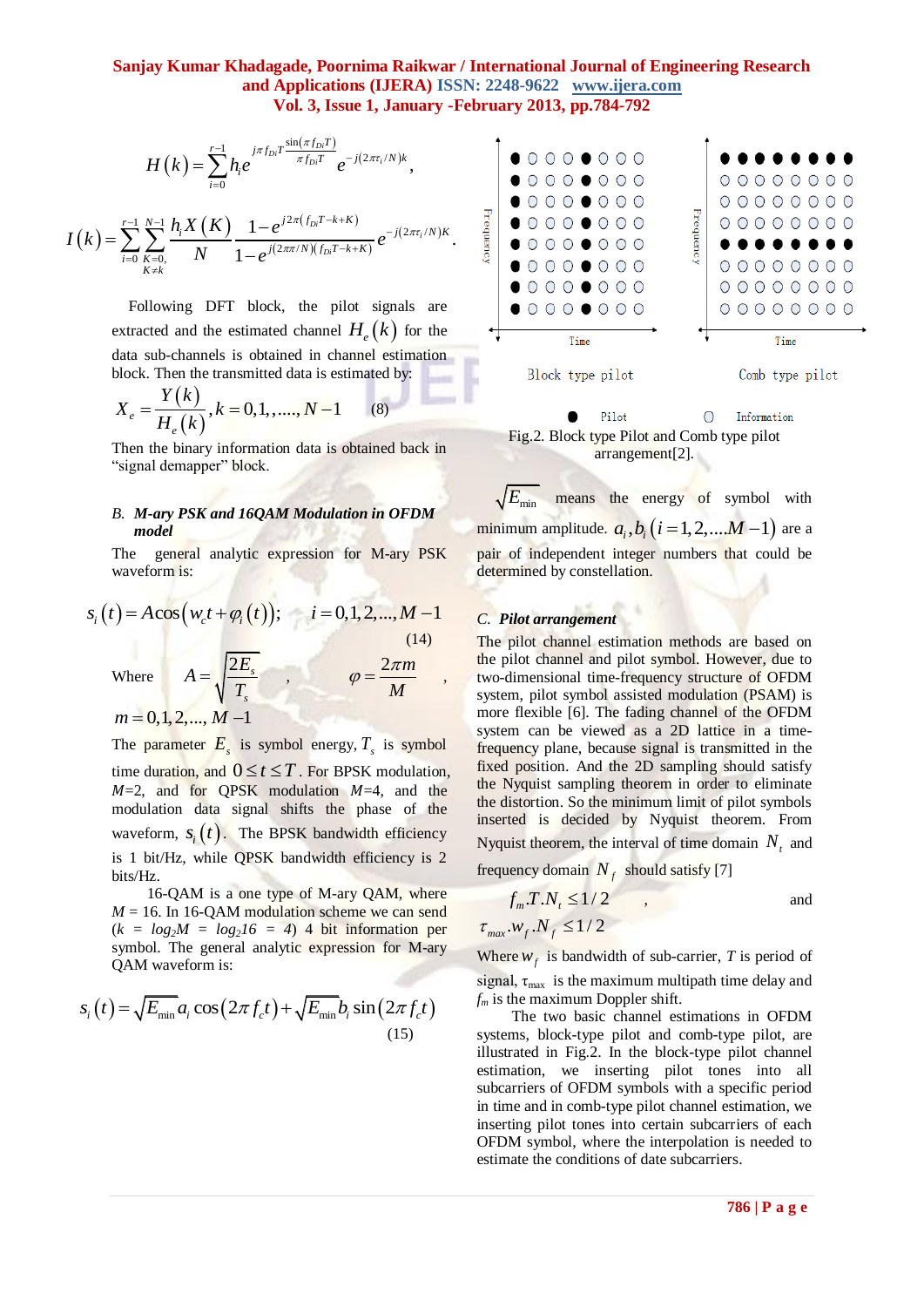## *D. Channel Model*

 In simulation, we take three OFDM channel model: AWGN channel, Rayleigh fading channel and Doppler spread channel model. In a multipath environment, it is reasonably intuitive to visualize that an impulse transmitted from the transmitter will reach the receiver as a train of pulses. When there are large numbers of paths, applying Central Limit Theorem, each path can be modeled as circularly complex Gaussian random variable with time as the variable. This model is called Rayleigh fading channel model in Fig.3. A circularly symmetric complex Gaussian random variable is of the form,

$$
Z = X + jY \quad (9)
$$

where real and imaginary parts are zero mean independent and identically distributed Gaussian random variables. For a circularly symmetric complex Gaussian random variable *Z*.

Z which has a probability density,  

$$
E[z] = E[e^{i\theta}Z] = e^{i\theta}E[z]
$$
(10)

The statistics of a circularly symmetric complex Gaussian random variable is completely specified by

the variance, 
$$
\sigma^2 = E\left[z^2\right]
$$
 Now, the magnitude  

$$
p(z) = \frac{z}{\sigma^3} e^{\frac{-z^2}{2\sigma^2}} \qquad z \ge 0 \qquad (11)
$$

is called a Rayleigh random variable. This model called Rayleigh fading channel model, is reasonable for an environment where there are large number reflectors. The channel impulse response (CIR) of Rayleigh multipath channel could be expressed as,

$$
h\left(t,\tau\right) = \sum_{k=0}^{L-1} u_k e^{j\varphi_k} \delta\left(t - \tau_k\right) \tag{12}
$$

where L is the number of multipath,  $\tau_k$  is delay of the  $k^{th}$  path,  $u_k e^{j\varphi_k}$  is gain coefficient, respectively. For Doppler spread channel CIR is given by,

$$
h(t) = ue^{j\varphi}e^{j2\pi f_D t}
$$
 (13)

## **III. CHANNEL ESTIMATION BASED ON BLOCK –TYPE PILOT ARRANGEMENT**

 In block-type pilot based channel estimation, OFDM channel estimation symbols are transmitted periodically, in which all sub-carriers are used as pilots. If the channel is constant during the block, there will be no channel estimation error since the pilots are sent at all carriers. The estimation can be performed by using either LS or MMSE [2], [3]. If ISI is eliminated by the guard interval, we write (7) in matrix notation:

$$
Y = XFh + W
$$
 (16)  
where  

$$
X = diag \{ X (0), X (1), \dots, X (N-1) \}
$$

$$
X = diag \{ X(0), X(1), \dots, X(N-1) \}
$$

$$
Y = \left[ Y(0)Y(1) \dots X(N-1) \right]^T
$$
  

$$
W = \left[ W(0)W(1) \dots W(N-1) \right]^T
$$



Fig. 3 Rayleigh channel model.

$$
H = [H(0)H(1) \dots H(N-1)]^{T} = DFT_{N} \{h\}
$$

$$
F = \begin{pmatrix} W_{N}^{00} & \ldots & W_{N}^{0(N-1)} \\ \vdots & \ddots & \vdots \\ W_{N}^{(N-1)0} & \ldots & W_{N}^{(N-1)(N-1)} \end{pmatrix}
$$

and 
$$
W_N^{nk} = \frac{1}{N} e^{-j2\pi (n/N)k}
$$

If the time domain channel vector  $h$  is Gaussian and uncorrelated with the channel noise *W* , the frequency domain MMSE estimate of *h* is given by [3]:

where

$$
R_{hY} = E\{hY\} = R_{hh}F^H X^H
$$
  

$$
R_{YY} = E\{YY\} = XFR_{hh}F^H X^H + \sigma^2 I_N
$$
 (18)

 $H_{MMSE} = FR_{hY}R_{YY}^{-1}Y$  (17)

are the cross covariance matrix between *h* and *Y* and the auto covariance matrix of *Y*.  $R_{hh}$  is the autocovariance matrix of *h* and  $\sigma^2$  represent the noise variance  $E\left\{W(k)^2\right\}$  . The LS estimate is represented by:

$$
H_{LS} = X^{-1}Y, \qquad (20)
$$

which minimizes  $(Y - XFh)^{H} (Y - XFh)$ .

 Since LS estimate is susceptible to noise and ICI, MMSE is proposed while compromising complexity. Since MMSE includes the matrix inversion at each iteration, the simplified linear MMSE estimator is suggested in [8]. In this simplified version, the inverse is only need to be calculated once. In [4], the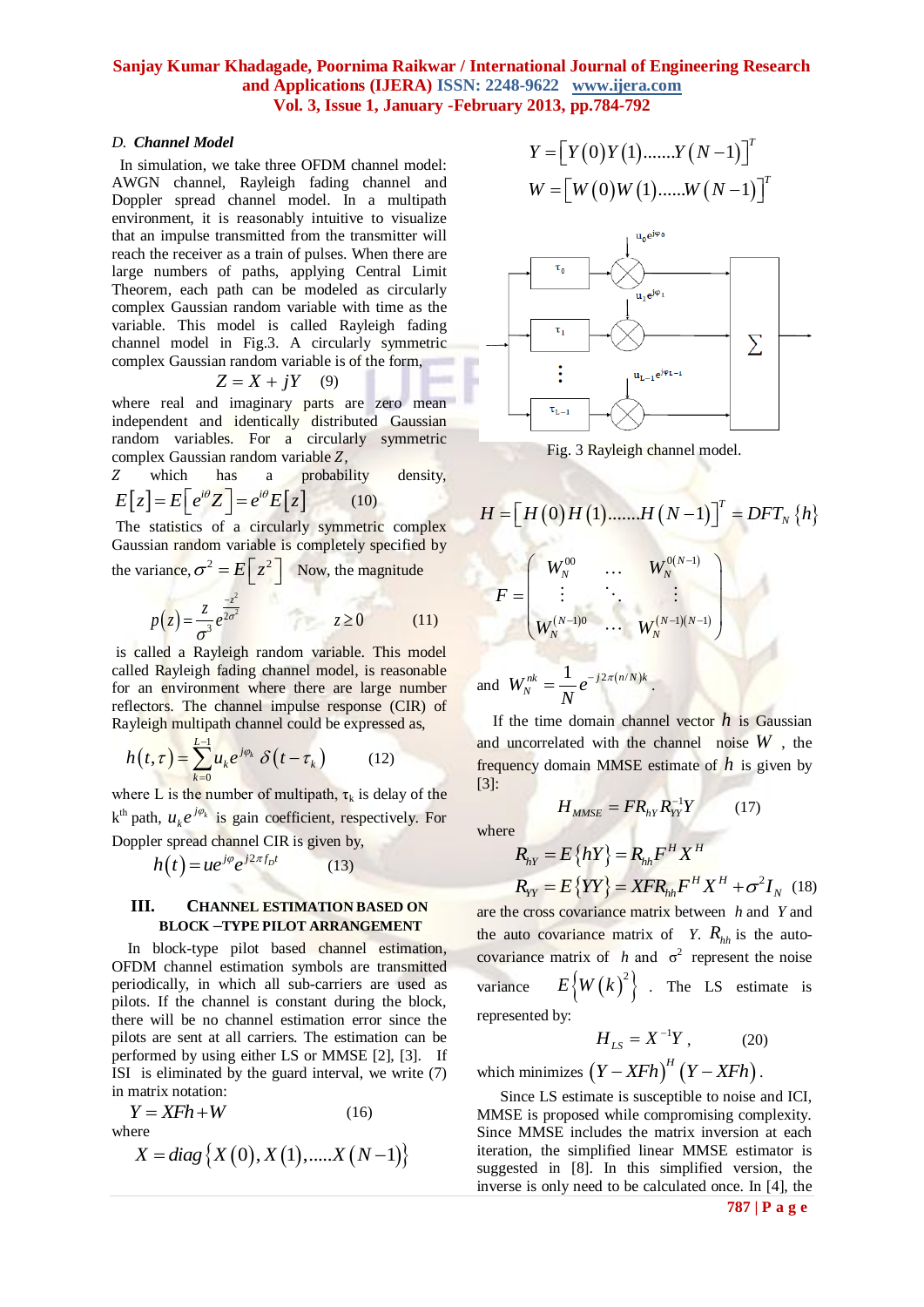complexity is further reduced with a low-rank approximation by using singular value decomposition.

 Assuming the same signal constellation on all tones and equal probability on all constellation points we get,

$$
E\left\{X^H X\right\} = E\left\{\frac{1}{|X_k|^2}\right\} I
$$

and average Signal to Noise Ratio (SNR) is  $\overline{SNR} = E\left\{ |X_k|^2 \right\} / \sigma_N^2$ , the term  $\sigma_N^2\left(X^H X\right)^2$ 1 is the

approximated by  $\frac{P}{\sqrt{I}}$ *SNR*  $\beta$ where

$$
\beta = \frac{E\left\{ |X_k|^2 \right\}}{E\left\{ \left| \frac{1}{|X_k|^2} \right\}} \quad (21)
$$

 $β$  is a constant which depends only on the signal constellation for QPSK and 16-QAM. Then the modified MMSE estimator in terms of Linear-MMSE is given by:

ven by:  

$$
H_{LMMSE} = R_{HH} \left( R_{HH} + \frac{\beta}{SNR} I \right)^{-1} H_{LS}. (22)
$$

 Since LS estimate is susceptible to noise and ICI, MMSE is proposed while compromising complexity. Since MMSE includes the matrix inversion at each iteration, the simplified linear MMSE estimator is suggested in [8]. In this simplified version, the inverse is only need to be calculated once. In [4], the complexity is further reduced with a low-rank approximation by using SVD.

 The optimal rank reduction of the estimator in (22), using the SVD, is obtained by exclusion of base vectors corresponding to the smallest singular values [9]. We denote the SVD of the channel correlation matrix:

$$
R_{hh} = U \Lambda U^H \tag{23}
$$

where  $U$  is a matrix with orthonormal columns  $u_0, u_1, \dots, u_{N-1}$  and  $\Lambda$  is a diagonal matrix, containing the singular values  $\Lambda_0 \geq \Lambda_1 > \ldots \geq \Lambda_{N-1}$  $\geq 0$ , on its diagonal. This allows the estimator in(22) to be written:

$$
H_{SVD} = U \Box U^H H_{LS},
$$

where  $\Box$  is a diagonal matrix containing the values

$$
\delta_k = \delta_k / (\delta_k + \frac{\beta}{SNR})
$$
,  $k = 0, 1, \dots, N-1$ .

on its diagonal. The best rank – p approximation of the estimator in (22) then becomes

$$
H_{SVD} = U \begin{pmatrix} \Box_p & 0 \\ 0 & 0 \end{pmatrix} U^H H_{LS} . \qquad (24)
$$

where  $\Box_p$  is the upper left  $p * p$  corner of  $\Box$ .

 A block diagram of the rank-*p* estimator in (24) is shown in

Fig. 3, where the LS-estimator is calculated from *y* by multiplying by  $X^{-1}$ .

## **IV. CHANNEL ESTIMATION BASED ON COMB-TYPE PILOT ARRANGEMENT**

 In Comb-type pilot based channel estimation, an efficient interpolation technique is necessary in order to estimate



Fig.4 Block diagram of the rank-*p* channel estimator [3].

channel at data sub-carriers by using the channel information at pilot sub-carriers. Let  $N_p$  pilot signals are uniformly inserted into  $X(k)$  according to the following equation:

$$
X(k) = X(mL+l) \quad (25)
$$

$$
= \begin{cases} x_p(m), & l=0\\ \inf.data & l=1,......L-1 \end{cases}
$$

where  $L =$  number of carriers /  $N_p$  and  $x_p(m)$  is the  $m<sup>th</sup>$  pilot carrier value. we define  ${H_n (k), k = 0,1,...N_n}$ as the frequency response of the channel at pilot sub-carriers. The estimate of the channel at pilot sub-carriers based on LS

estimation is given by:

$$
H_e = \frac{Y_p}{X_p} \qquad k = 0, 1, \dots, N_p - 1 \text{ (26)}
$$

where  $Y_e(k)$  and  $X_e(k)$  are output and input at the  $k^{th}$  pilot sub carrier respectively.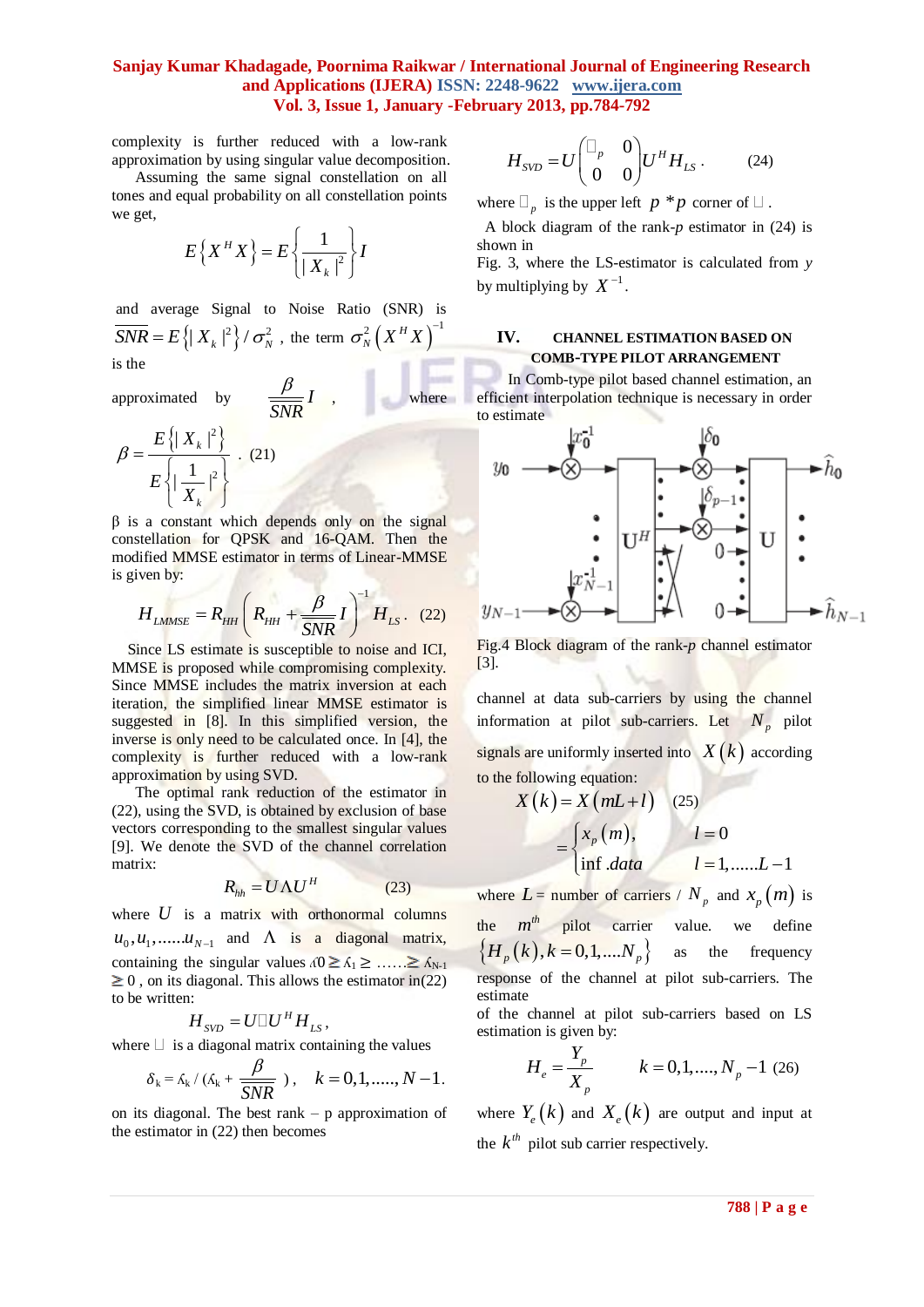The linear interpolation method is shown to perform better than the piecewise-constant interpolation in [9]. The channel estimation at the data-carrier  $k$ ,  $mL < k < (m + 1)L$ , using linear interpolation is given by: using linear interpolation is given by:<br> $H_e(k) = H_e(mL+l), 0 \le l \le L$ 

$$
H_e(K) = H_e(mL + t), \ 0 \le t \le L
$$
  
=  $(H_p(m+1) - H_p(m)) \frac{l}{L}$  (27)  
+ $H_p(m)$ 

 The second-order interpolation is shown to fit better than linear interpolation [4]. The channel estimated by second-order interpolation is given by:

$$
H_e(k) = H_e(mL+l)
$$

$$
=c_{1}H_{p}(m-1)+c_{0}H_{p}(m)+c_{-1}H_{p}(m+1)
$$
\n(28)

where 
$$
\begin{cases}\nc_1 = \frac{\alpha(\alpha - 1)}{2}, \\
c_0 = -(\alpha - 1)(\alpha + 1), \\
c_{-1} = \frac{\alpha(\alpha + 1)}{2}.\n\end{cases}\n\alpha = \frac{l}{N}.
$$

 The cubic spline interpolation is shown to fit better than second-order interpolation [4]. The channel estimated by cubic spline interpola thannel estimated by cubic spline interpolation [4]. The channel estimated by cubic spline interpolation  $H_e(k) = \alpha_1 H_e(m+1) + \alpha_0 H_e(m+1) +$  $\int_{R_p}^{R} (m+1) - L\alpha_0 H_p(m)$  $(m+1) + \alpha_0 H_e (m+1) +$ <br> $L \alpha_1 H_p (m+1) - L \alpha_0 H_p (m)$ 

(29)

where  $H_p(m)$  is the first order derivative of

.

$$
H_p(m)
$$
,  
and 
$$
\begin{cases} \alpha_1 = \frac{3(L-l)^2}{L^2} - \frac{2(L-l)^3}{L^3} \\ \alpha_2 = 3l^2 \cdot 2l^3 \end{cases}
$$

 $\overline{\mathcal{L}}$ 

$$
\alpha_0 = \frac{3l^2}{L^2} - \frac{2l^3}{L^3}
$$

## **V. SIMULATION**

#### A. System parameters for simulation

OFDM system parameters used in the simulation are indicated in Table I: We assume to have perfect synchronization since the aim is to observe channel estimation performance. Moreover, we have chosen the guard interval to be greater than the maximum delay spread in order to avoid inter-symbol interference. Simulations are carried out for different sig SNR ratios and for different Doppler spreads.

B. Simulation Results

To analyze and compare the performances of different channel estimation schemes for QPSK and 16QAM modulation in OFDM over Rayleigh fading channel, we perform simulation using MATLAB.

 Fig. 5 shows the BER performance of Block type pilot based channel estimation in OFDM system under 16QAM and QPSK modulation, we could find LMMSE with SVD rank p=16,20 have better performance over LS estimator. 16 QAM shows worse performance. However, the bandwidth efficiency, 16QAM is more feasible in practice.

TABLE I: SIMULATION PARAMETRES

| <b>Parameters</b>           | Specification           |
|-----------------------------|-------------------------|
| <b>Channel Bandwidth</b>    | 1MHz                    |
| Number of Sub-              | 128                     |
| Carriers                    |                         |
| <b>IFFT/FFT</b> size        | 128 bin points          |
| <b>Pilot Ratio</b>          | 1/8                     |
| Guard Type                  | <b>Cyclic Extension</b> |
| Cyclic Prefix Length        | 16 Samples              |
| Number of Multipath         | 5                       |
| <b>Multipath Delays</b>     | $0, 2e-6, 4e-6, 8e-6,$  |
|                             | $12e-6$                 |
| <b>Sub-Carrie Frequency</b> | 7.8125KHz               |
| Spacing                     |                         |
| <b>SNR</b>                  | 40dB                    |
|                             |                         |

Fig.6 shows that, the cubic spline interpolation estimator has better performance than linear and second order interpolation, when we used 16 QAM modulation. From Fig. 7 we can say that after performing MATLAB simulation with Block-type pilot based channel estimation for QPSK modulation in presence of Doppler spread, LS and LMMSE has better performance over LMMSE (SVD) rank p=5.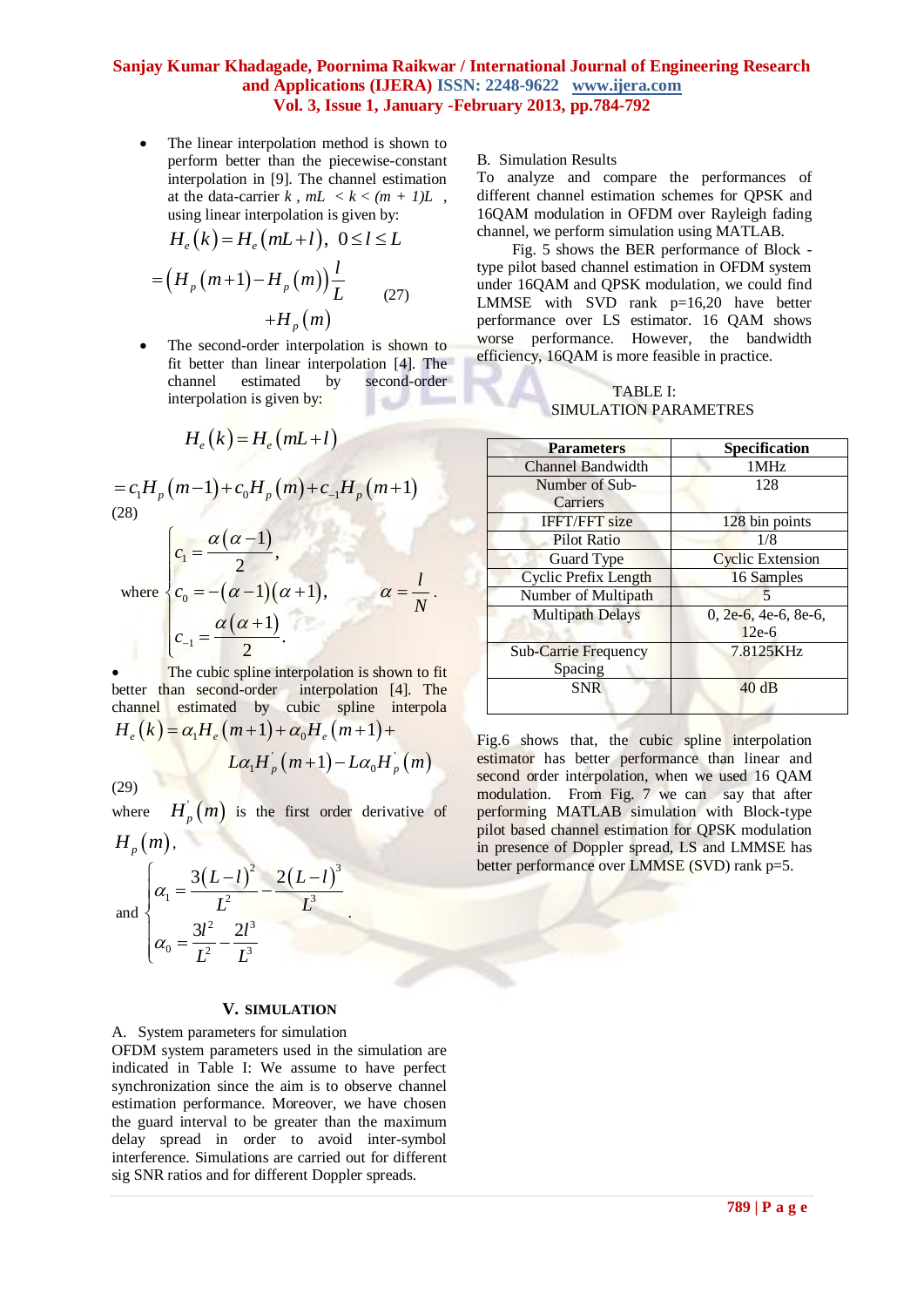

Fig. 5. Comparison of QPSK and 16QAM under Block type pilot(Doppler frequency  $= 40$ Hz)

Fig. 7 Comparison of Block type under QPSK modulation(SNR=40db)



Fig. 6 Comparison of comb type under 16QAM modulation(SNR=40db)

As seen in Fig. 8 the performances of BER for QPSK, we can say that cubic spline interpolation has better results over linear and second order interpolation, but cubic spline interpolation give fluctuating BER.



Fig. 8 Comparison of comb type under QPSK modulation(SNR=40db)

From Fig. 9 we see that, when we used interpolation technique in place of block –type estimator we get opposite results from Fig. 7, means for Comb –type pilot estimator LS and LMMSE has worse performances.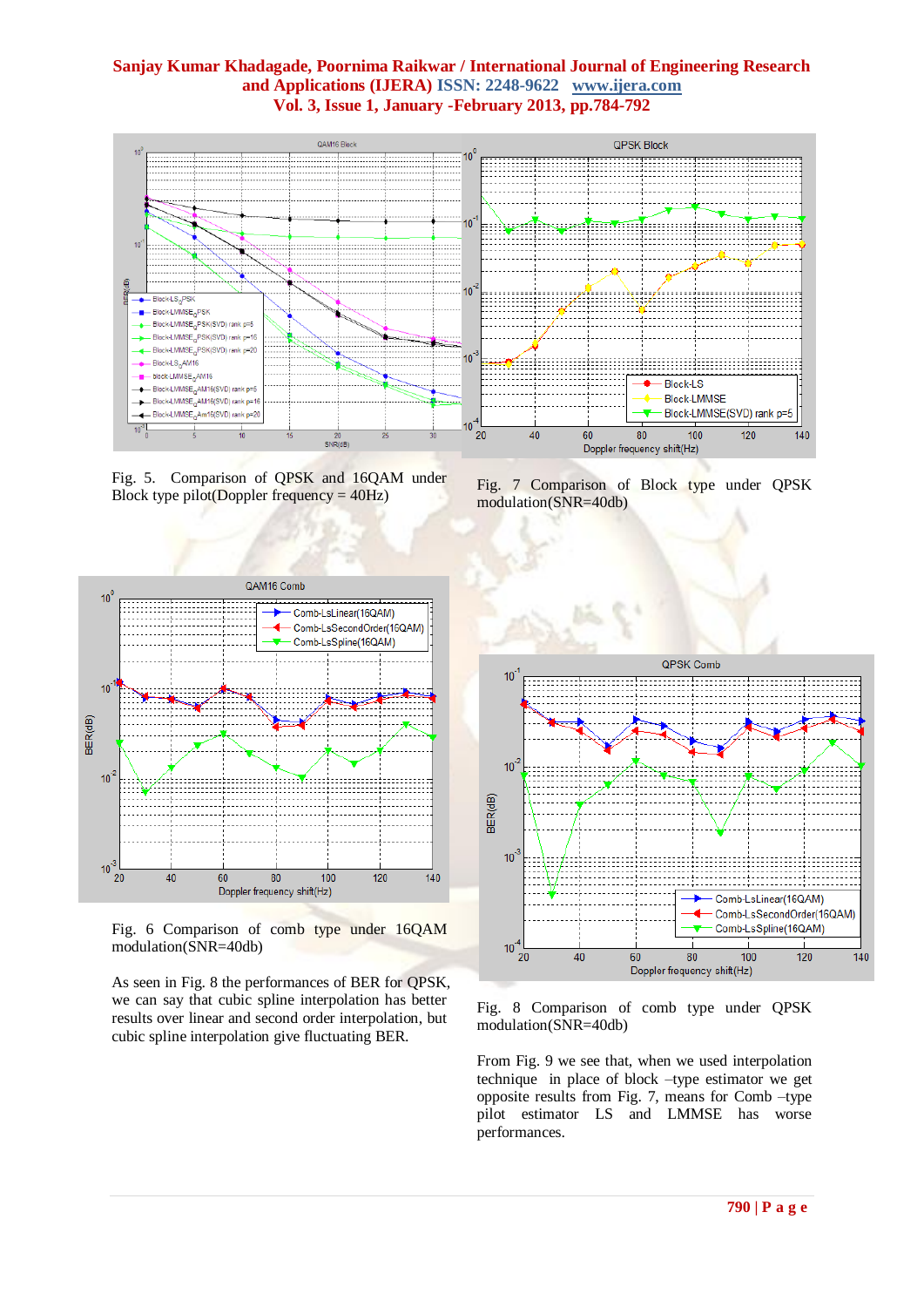

Fig. 9 Comparison of comb type under QPSK modulation(SNR=40db)



Figure 10 Comparison of Block type under 16QAM modulation(SNR=40db)

From Fig. 10 we see that, when we used Block-type pilot technique in place of Comb –type pilot estimator we get opposite results from Fig. 6, means for block –type pilot estimator cubic spline interpolation has worse performances.

Fig. 11 shows, the comparison between different interpolation method using 16 QAM modulation.

Fig. 11 Comparison of comb type under 16QAM modulation (Doppler frequency=80Hz)

## **VI. CONCLUSION**

Finally in this paper, we conclude that, in presence of Doppler frequency shift the performance of OFDM system degrade. For higher Doppler spread, BER increase, the reason is the existence of severe ICI caused by Doppler shift. The simulation results shows that, Comb-type pilot based channel estimation with cubic spline interpolation for QPSK and16QAM performs the best as compared to linear and second order interpolation. For Block –type pilot based channel estimation with LS and LMMSE estimator gives better performance as compared to LMMSE  $(SVD)$  rank  $p=5$ .

But when we used Block-type pilot for interpolation estimator, linear and second order interpolation perform better.

#### **References**

- [1] A. R. S. Bahai and B. R. Saltzberg, *Multi-Carrier Digital Communications Theory and Applications of OFDM*, Kluwer Academic/ Plenum, 1999.
- [2] J.-J. van de Beek, O. Edfors, M. Sandell, S. K. Wilson, and P. O. Borjesson, "On channel estimation in OFDM systems," in *Proc. IEEE 45th Vehicular Technology Conf.*, Chicago, IL, Jul. 1995, pp. 815–819.
- [3] O. Edfors, M. Sandell, J.-J. van de Beek, S. K. Wilson, and P. O. Brjesson, "OFDM channel estimation by singular value decomposition," *IEEE Trans. Commun.*, vol. 46, no. 7, pp. 931– 939, Jul. 1998.
- [4] M. Hsieh and C.Wei, "Channel estimation for OFDM systems based on comb-type pilot arrangement in frequency selective fading channels," *IEEE Trans. Consumer Electron.*, vol. 44, no. 1, Feb. 1998.